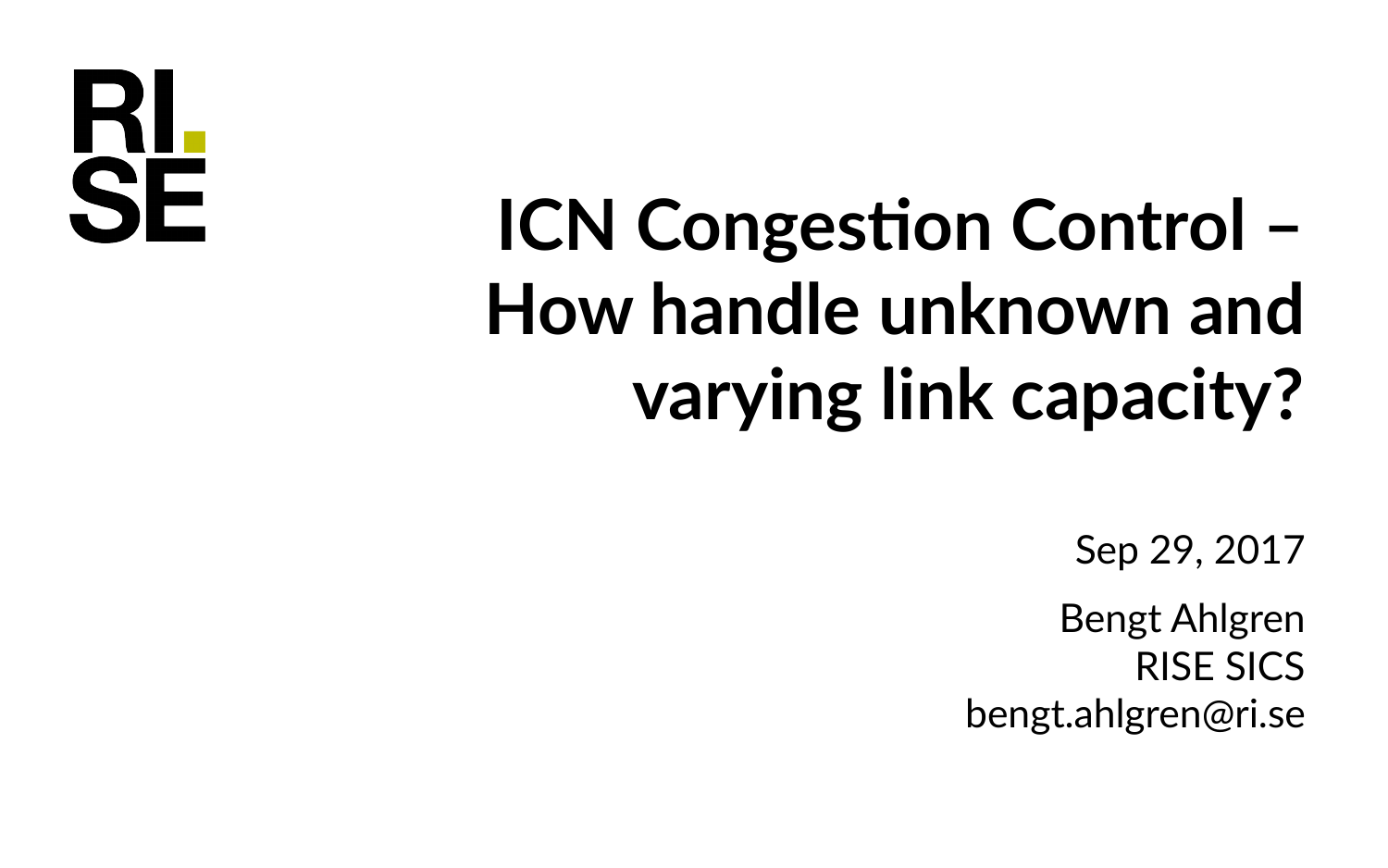#### **Collaboration with...**

- Anna Brunström, Karlstad University
- Henrik Abrahamsson, RISE SICS
- Karl-Johan Grinnemo, Karlstad University
- Per Hurtig, Karlstad University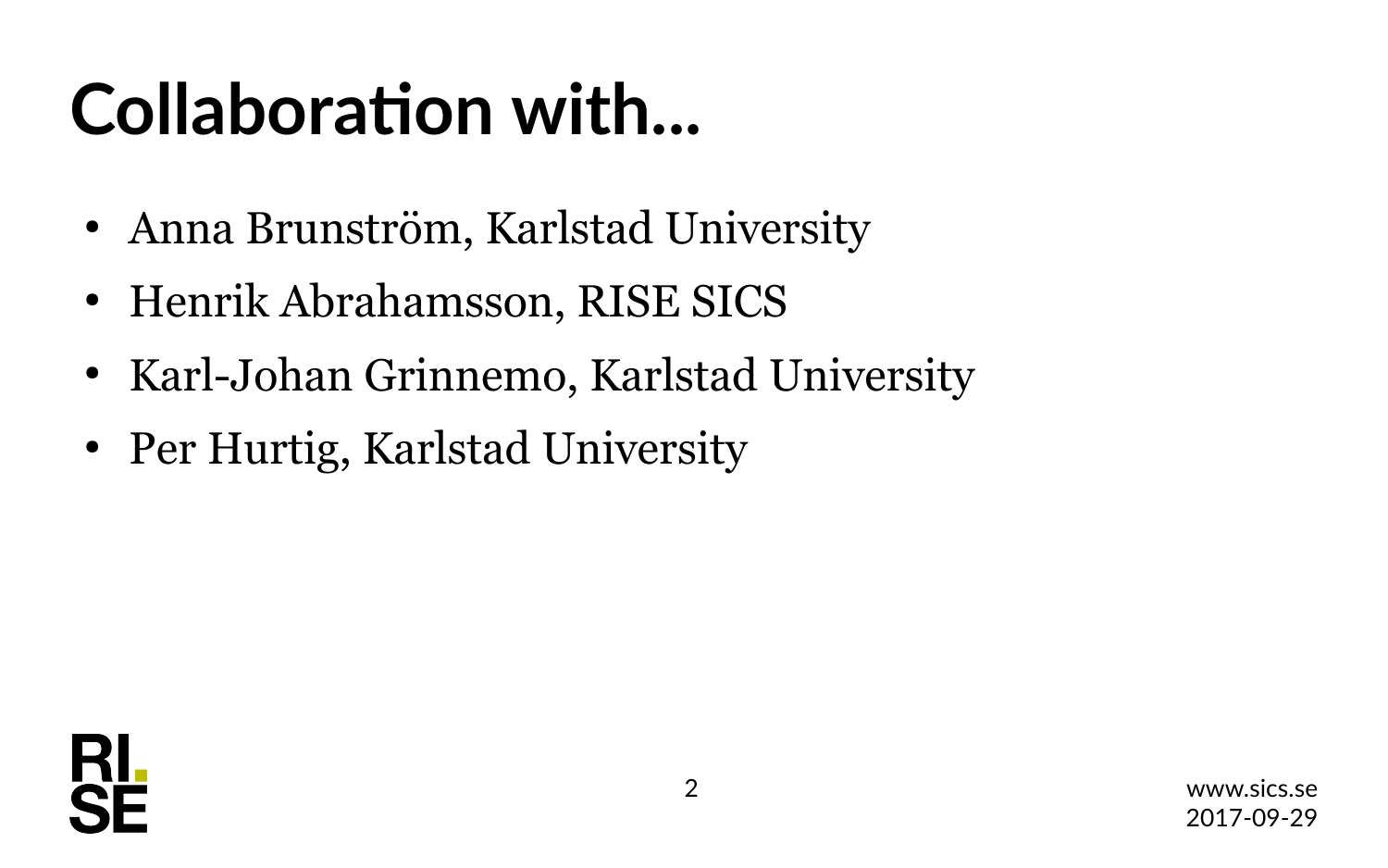### **ICN hop-by-hop congestion control**



- Exploit ICN hop-by-hop nature
	- More precise congestion regulation
	- Higher goodput
	- Less queueing => lower latency
	- Integrated multi-path scheduling
	- ...etc...

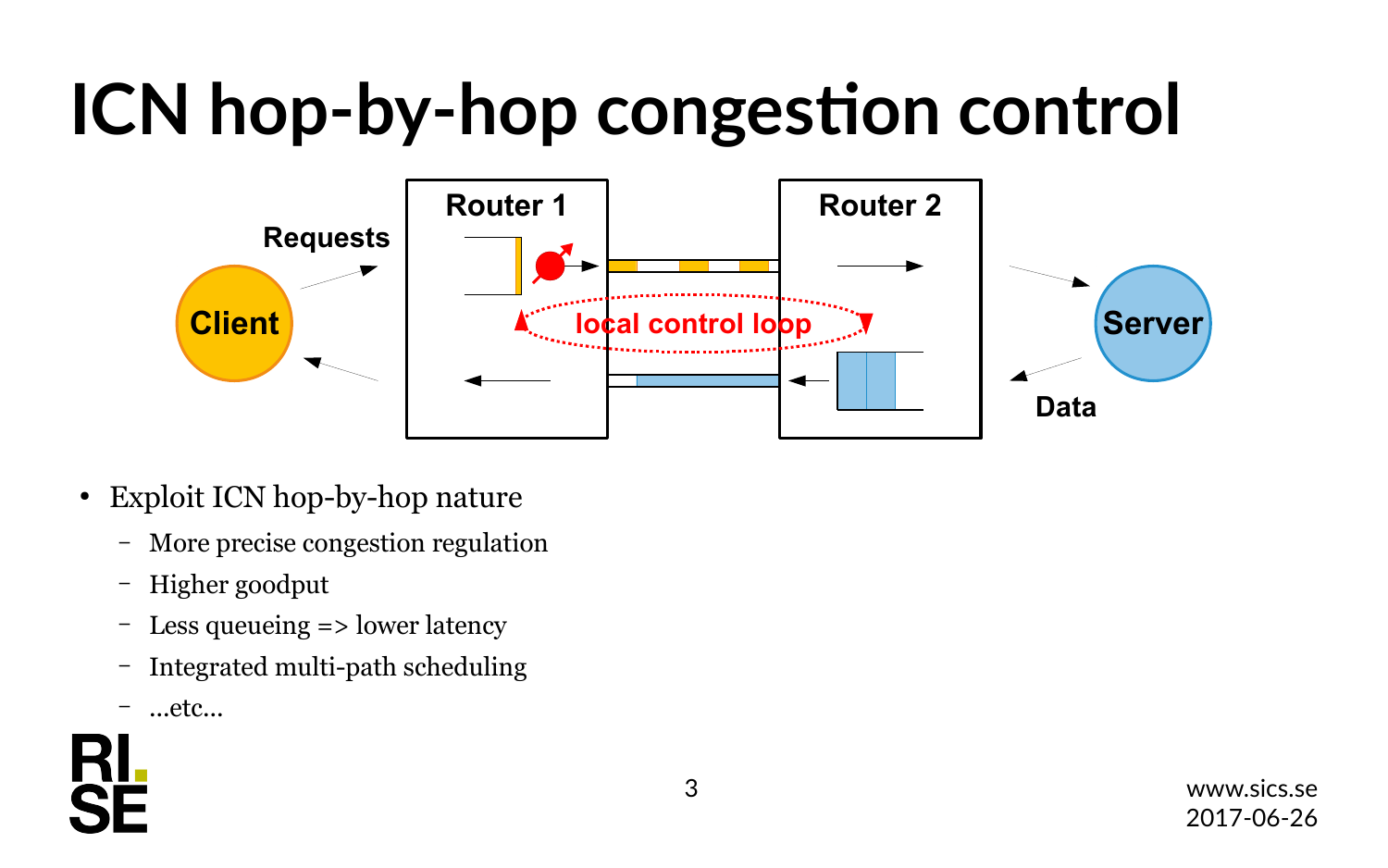#### **Many algorithms assume** *known link capacity*

- Elephant in the room...
- Are they possible to implement in real networks?
	- Esp. wireless links have unknown and varying capacity
- More careful look:
	- **not even switched wired Ethernet has known capacity!**



Time (s)

**"Ljansbakken-Oslo" 3G capacity trace**,

H. Riiser, et al. "Commute Path Bandwidth Traces from 3G Networks: Analysis and Applications," in Proc MMSys, 2013.

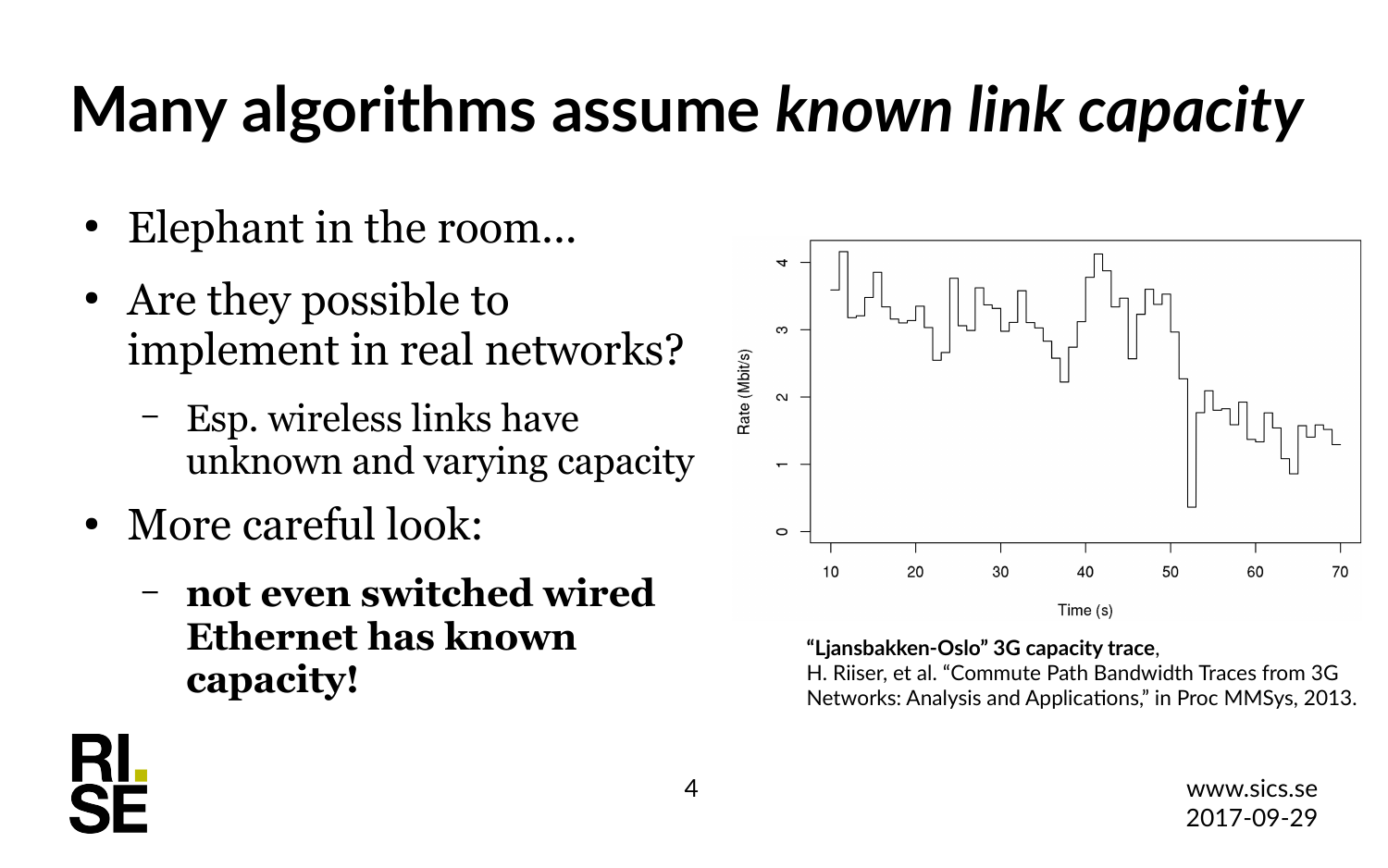## **Example**

- Simulation in OMNet++-based abstract ICN simulator
- Simple bottleneck topology
	- Bottleneck capacity from 3G trace
	- "Nominal" capacity = max from trace

RI.

SF

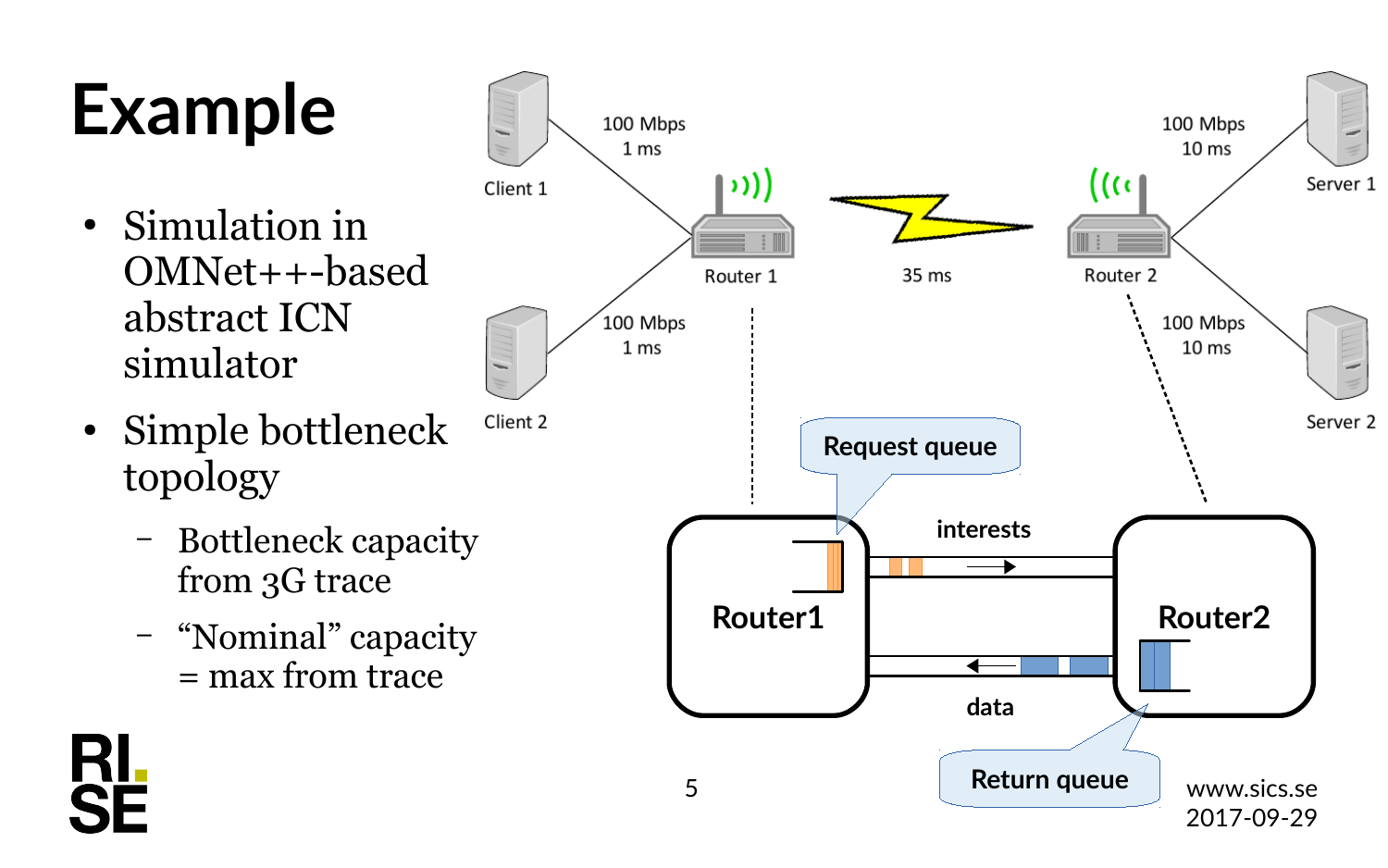### **Example**

- *Top*: Only TCPlike end-to-end CC
- *Bottom*: Also rate-based HBH controller





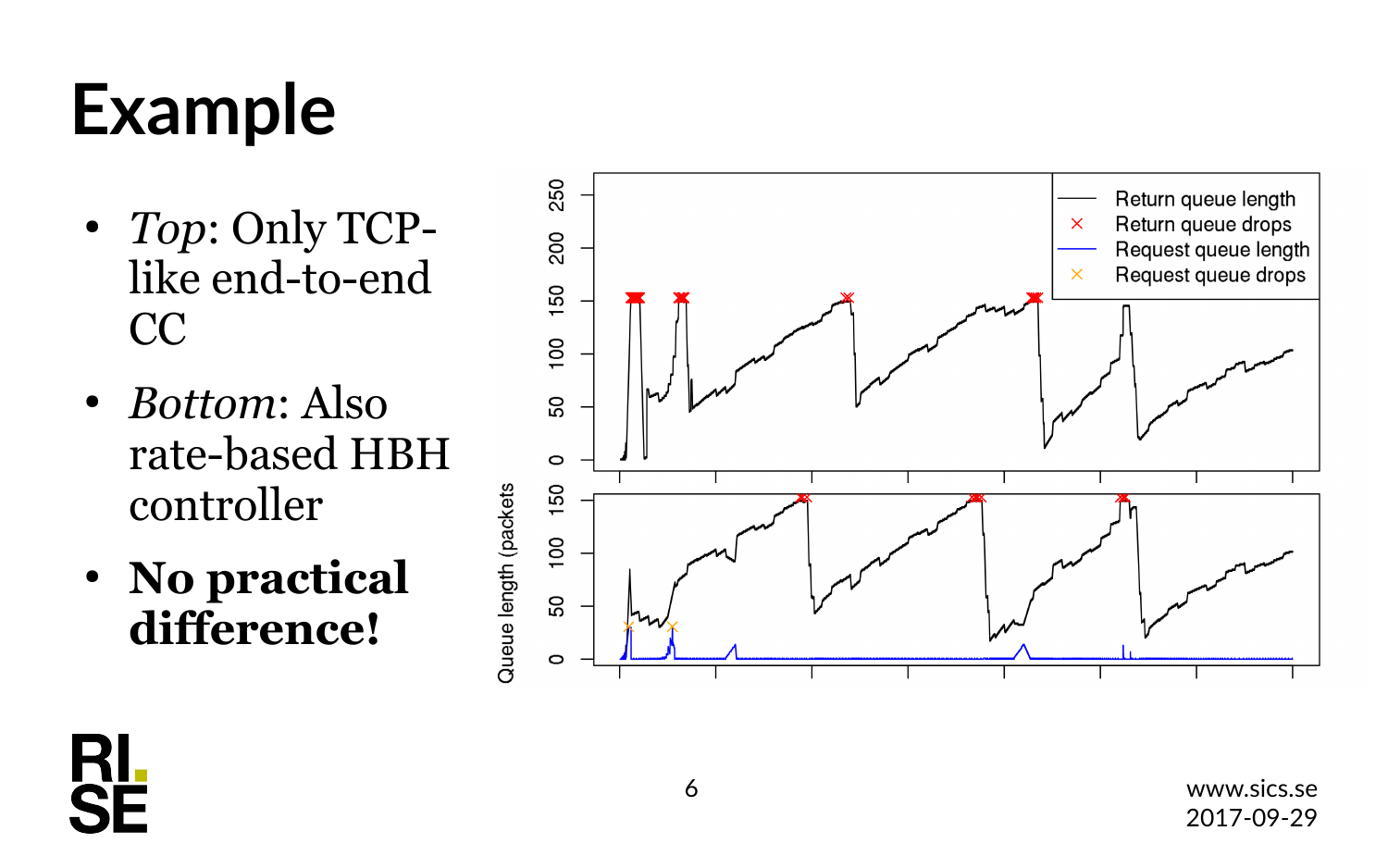#### **What options do we have?**

- "Patch" with estimation of available link capacity?
- ...(more in a bit)...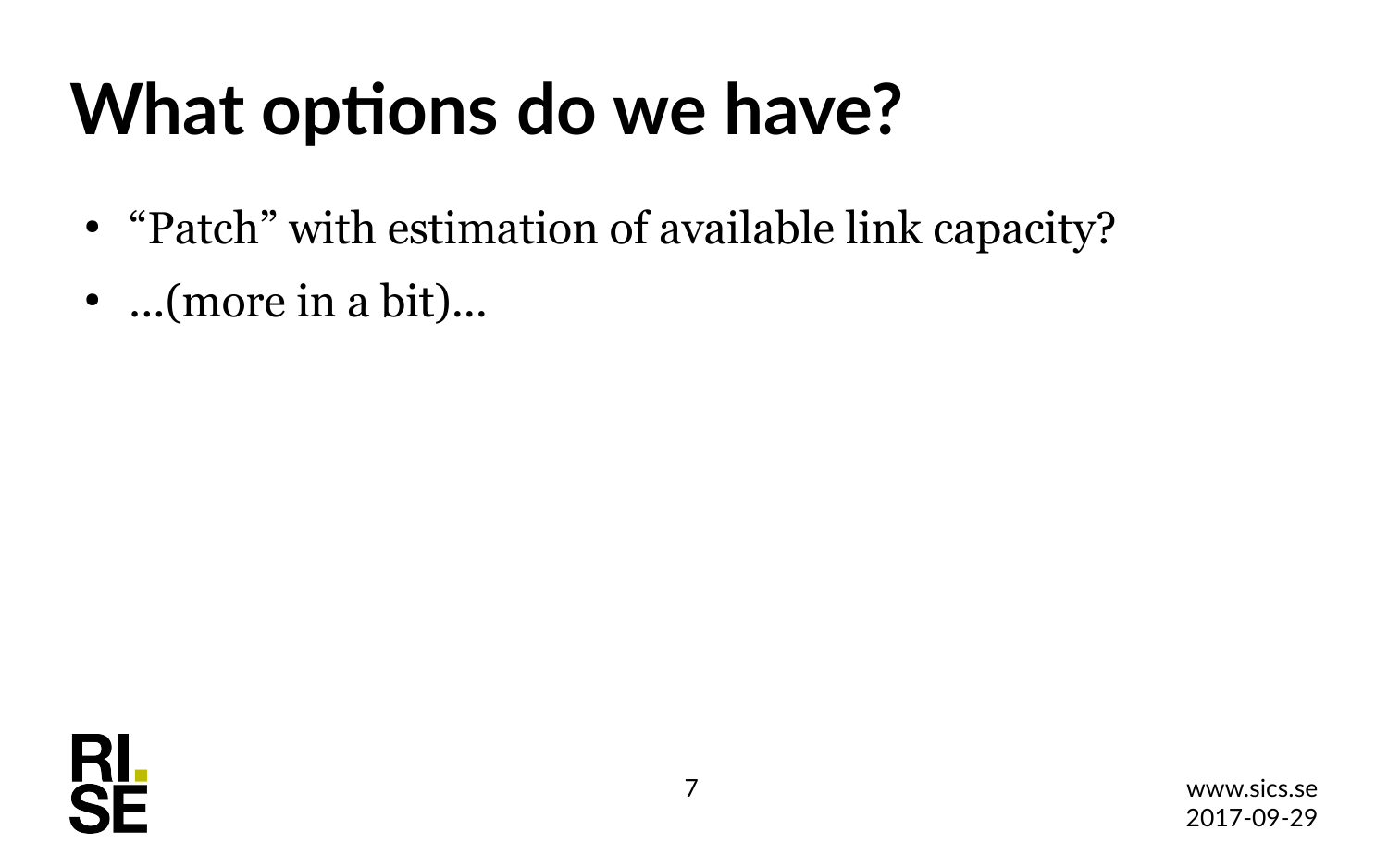# **With estimator**

- **Bottom**: with available capacity estimator
- **HBH controller now works as intended!**

<u>RI.</u>

SF



Time (s)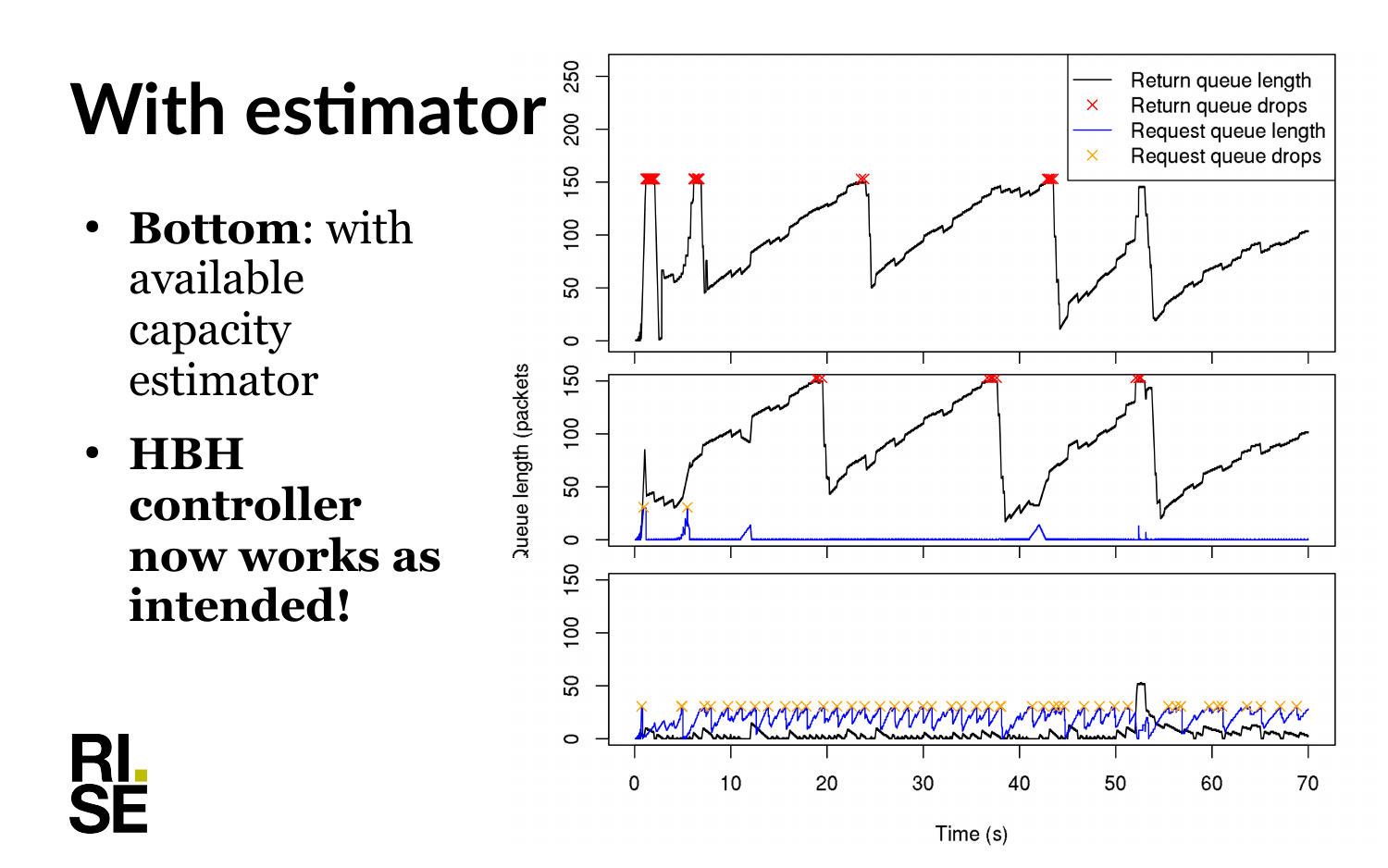#### **Estimator**